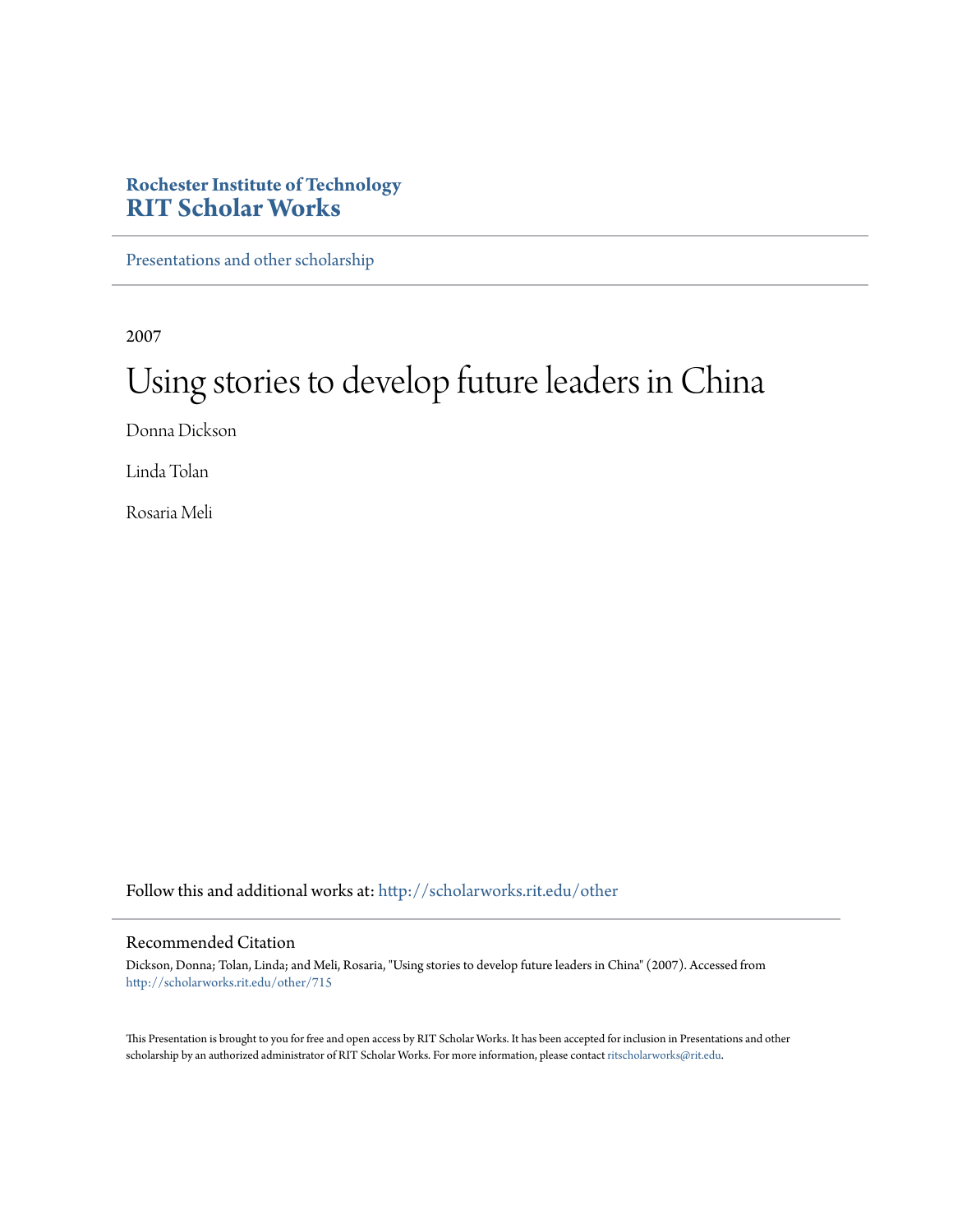# Using Stories to Develop Future Leaders in China

Approximate time 2:00

**Talent Shortage** 

**Driving Learning and Change** 

**The Art and Craft of Storytelling** 

**Bibliography** 

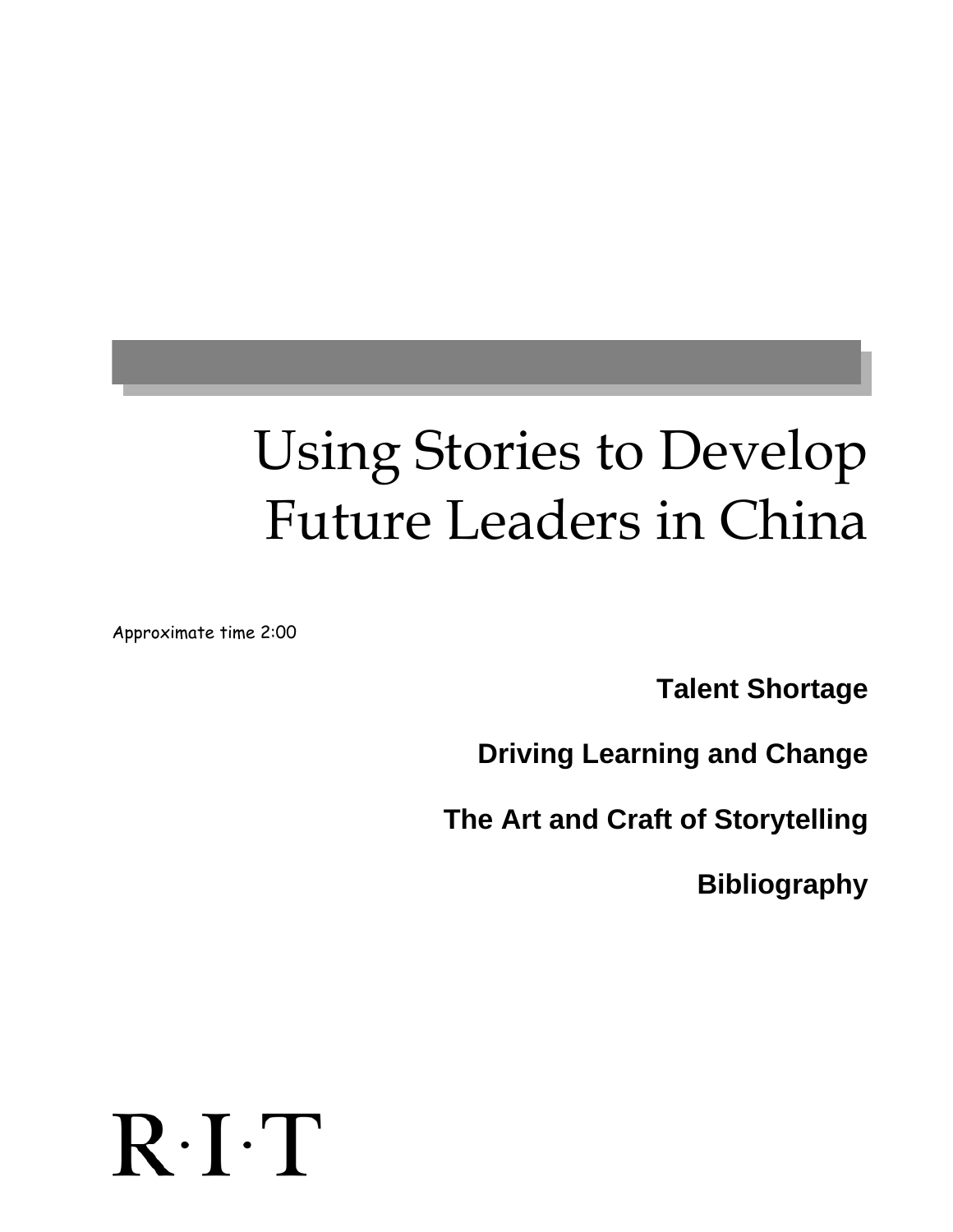## Acknowledgments

Project Team

Research and Content Development: Donna A. Dickson, Linda A. Tolan, Rosaria Meli • Facilitators: Donna A. Dickson, Linda A. Tolan

© 2007. All rights reserved.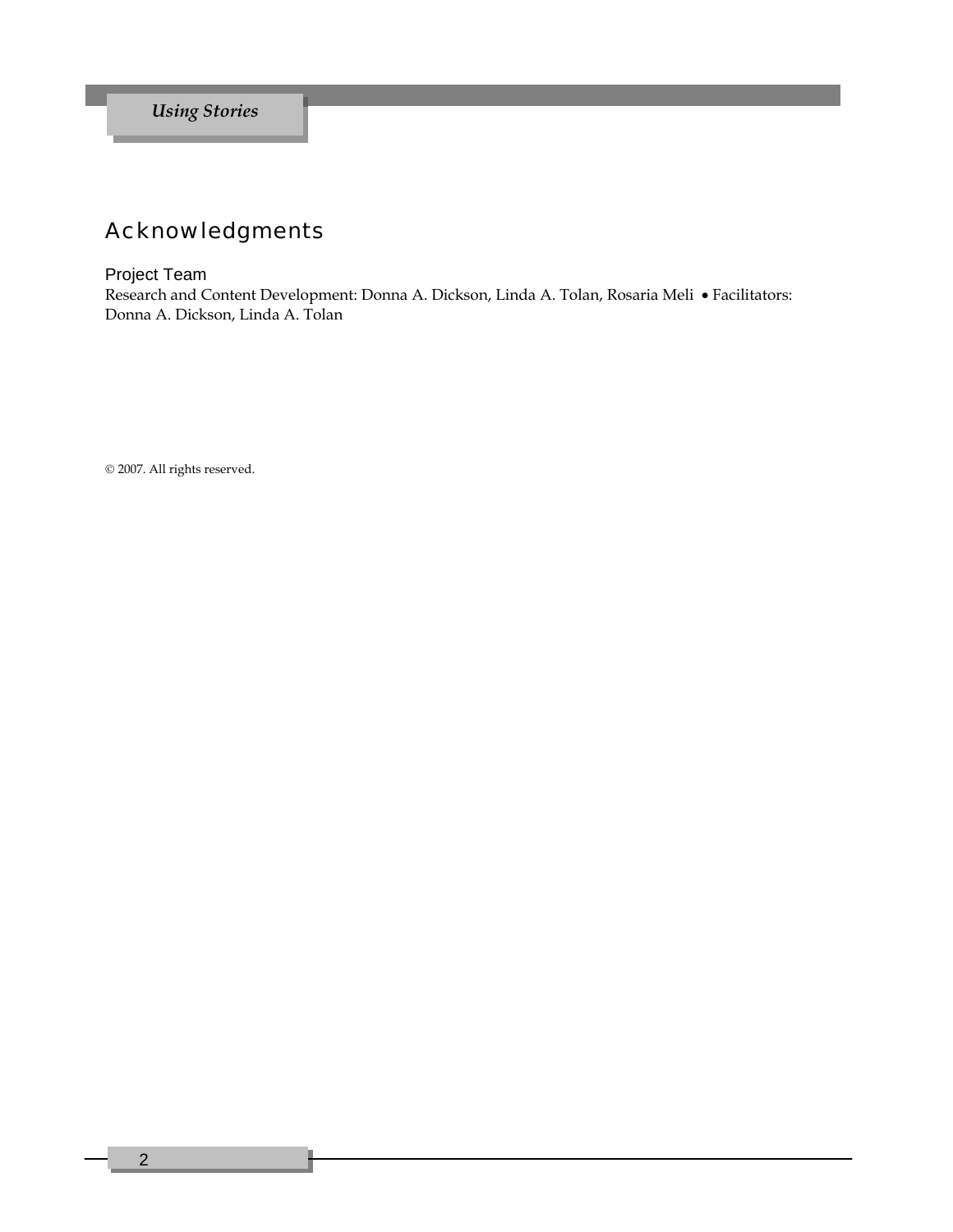**Talent Shortage** 

## **Talent Shortage**

Approximate time :10

*China can close the talent gap if companies invest in more training.* 

*―Pete Engardio, senior writer for Business Week*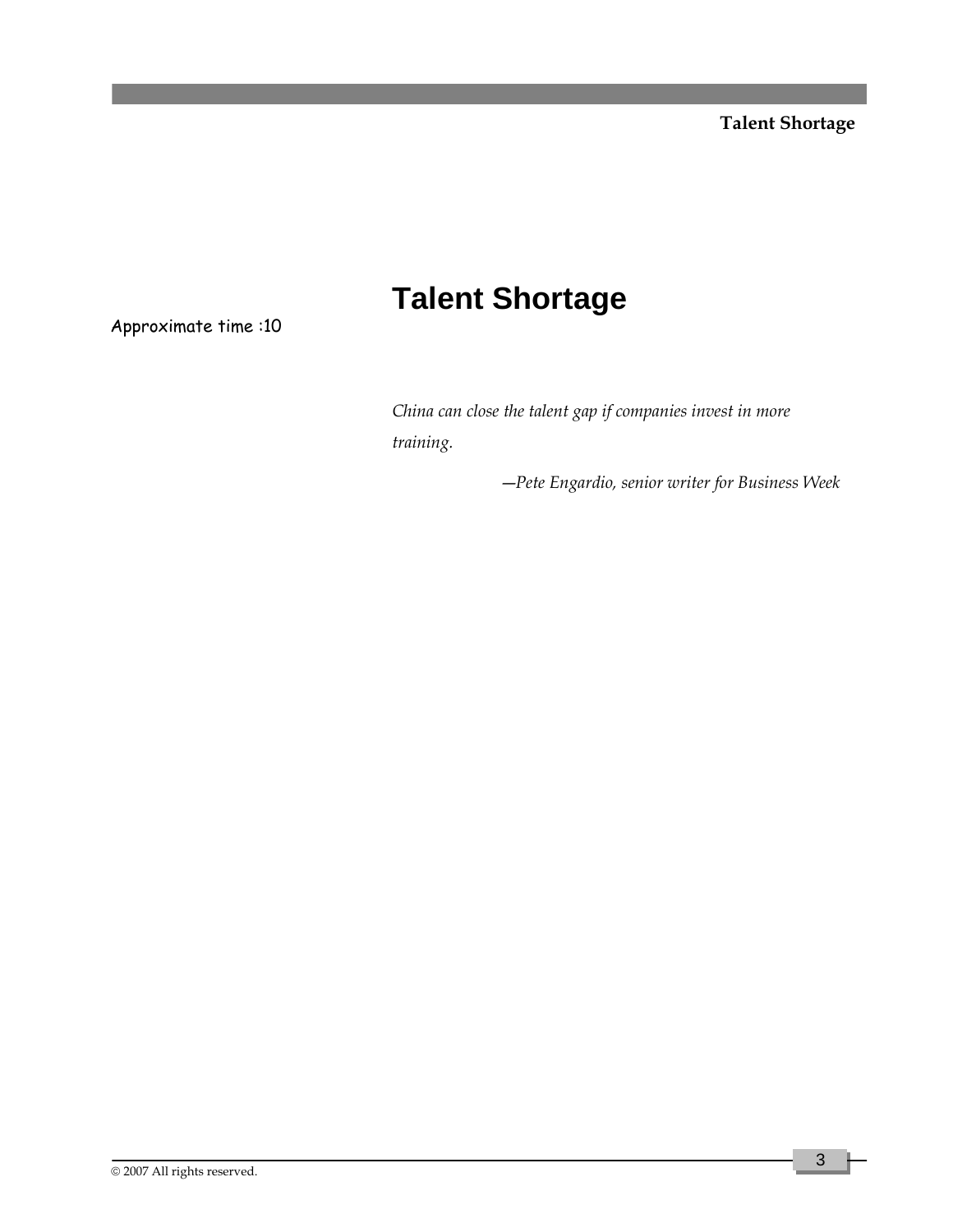*f***ormal leadership programs have become important to attract and retain talent in China, and so have on-the-job learning opportunities achieved through mentoring, coaching, succession planning, and job rotations.** 

> *—Adrienne Fox, HRM Magazine*

## **MEETING THE CHALLENGE**

All eyes are on China, as the country becomes the globe's fastest growing economy. Issues of talent shortages, educational gaps, and inexperienced leaders plague workforce development efforts. This interactive workshop focuses on developing leadership talent in this region, using the art of storytelling to broaden the experience base of high potential employees.

According to Workforce Management's feature series, "Why China Matters," China's growth combined with their lack of homegrown leadership talent has resulted in problematic HR practices. It will take decades to build bench strength in the area of leadership yet companies based in China need leadership capability now. Storytelling is one tool to speed up the competency development of China's inexperienced managers. (XX. Workforce Management. XX. pg XX)

The challenge is that companies must carve out time to adequately develop leadership capability and talent. It is critical and can be a long-term process. Yet, leadership development programs must compete for attention during this time of exploding economic growth with the need to address shorter term and more immediate problems.

According to Pete Engardio, senior writer for Business Week, China will need 70,000 new corporate leaders for international operations between 2006 and 2011. Engardio, at a recent conference, Talent Management Strategies, hosted by the Conference Board observed that connections (guanxi) or good personal relationships are critical for managers to be successful in China. Engardio believes China can close the talent gap if companies invest in more training. (DDI 2006.)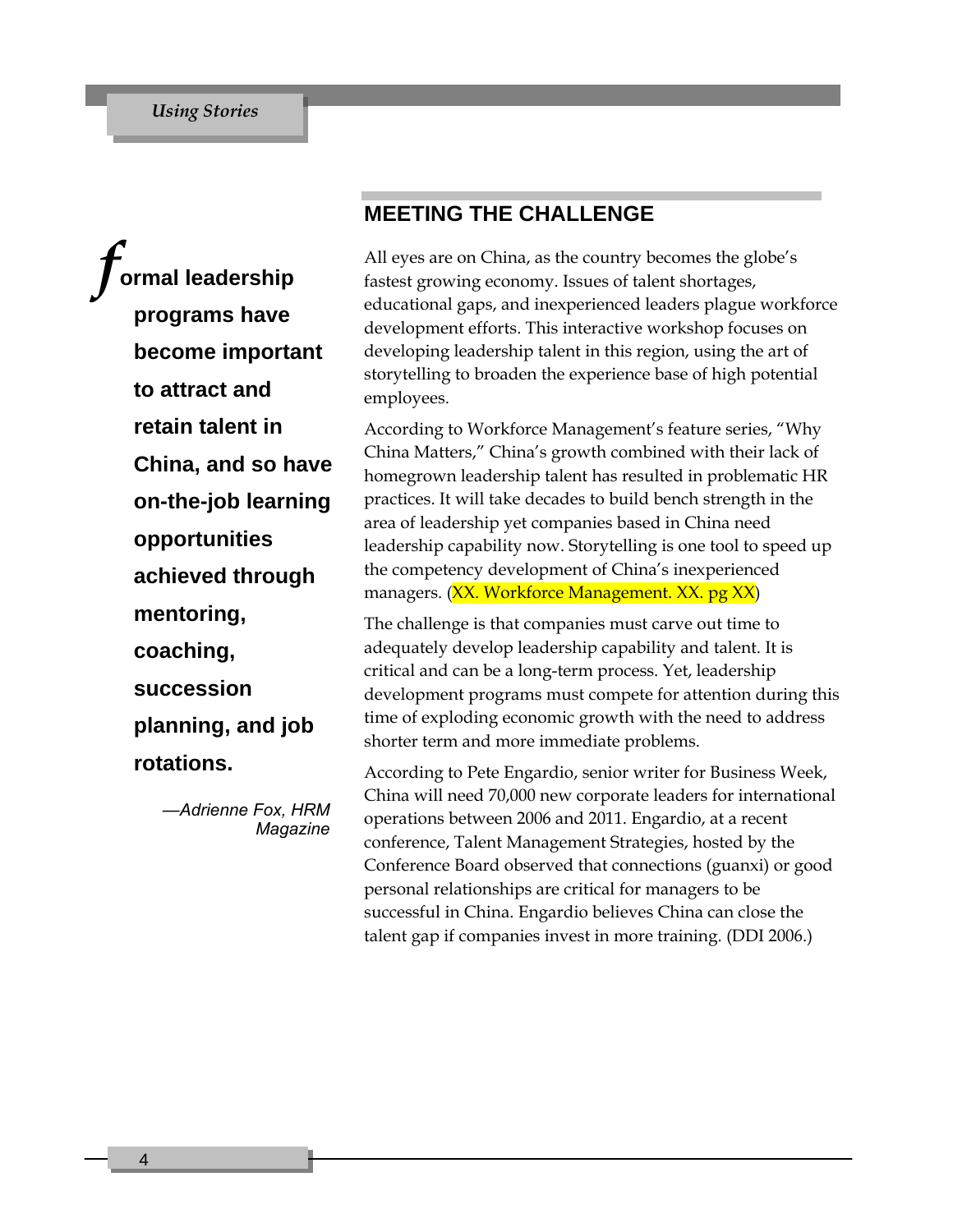### **Talent Shortage**

Richard Wellins, senior vice president for Development Dimensions International, in his presentation at the same conference, noted that programs for leadership development are not typical in China, outside of multinational corporations. (DDI 2006)

Benjamin Zhai, principal, Egon Zehnder, notes that individuals who graduated from Chinese universities around 1990 are one pool of potential leaders. This group, in his opinion, has the education required for leadership positions but lack the experience necessary to be successful out-of-thegate. Another source of leaders, says Nandani Lynton, vice president, Thunderbird Asia, are Chinese citizens living abroad who are willing to return to their home country. According to Lynton, leadership development in China must reflect a thorough understanding of Chinese culture. In her opinion, effective programs address individuals and their teams simultaneously. (DDI 2006.)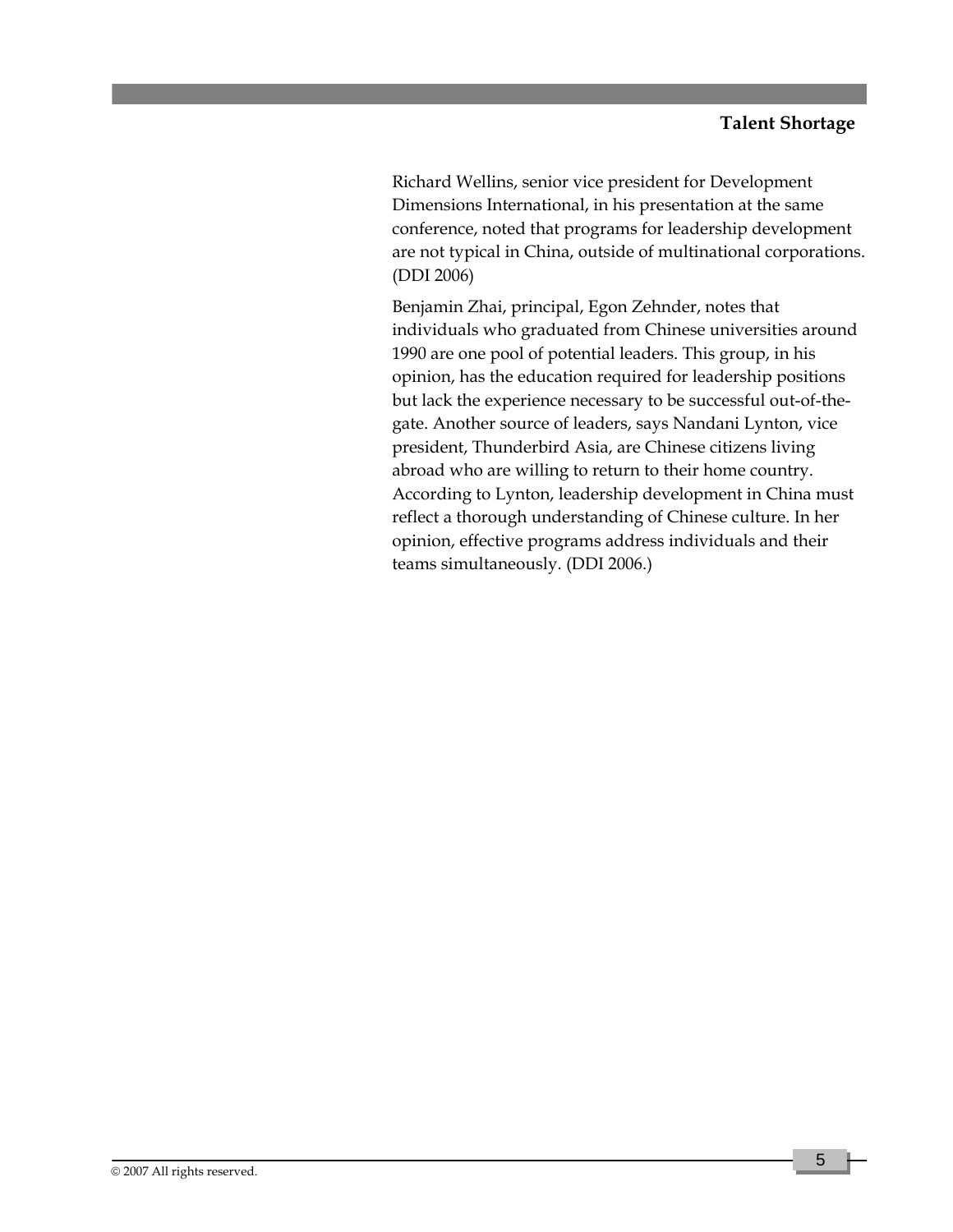*Using Stories*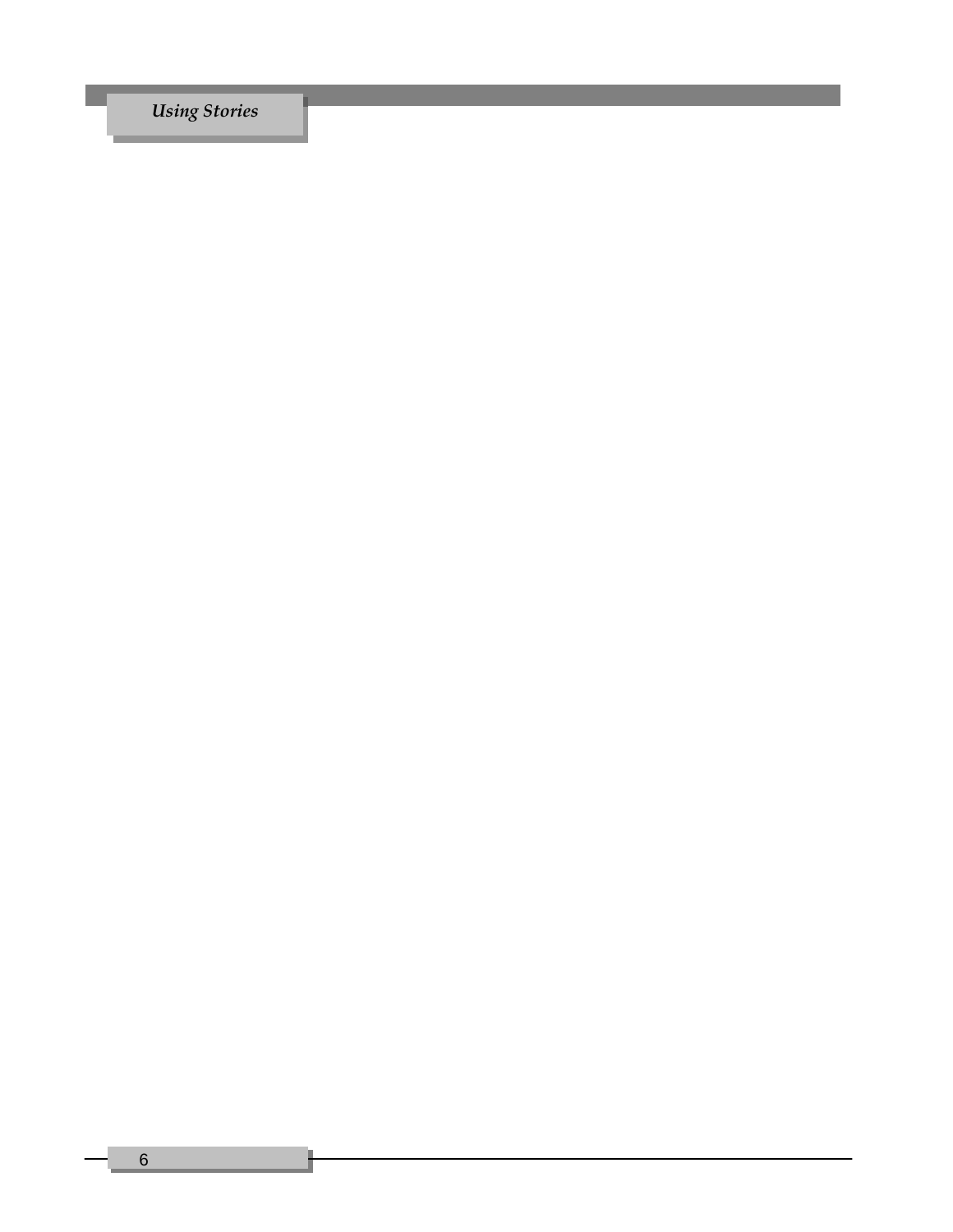## **Driving Learning and Change**

Approximate time :20

*Rather than be a one-time event, executive development experiences should be built to drive sustainable, transformational change – both for the organization and the individual.* 

*―David Tessmann-Keys and Richard S. Wellins, Ph.D DDI: The CEO's Guide to Preparing Future Global Leaders*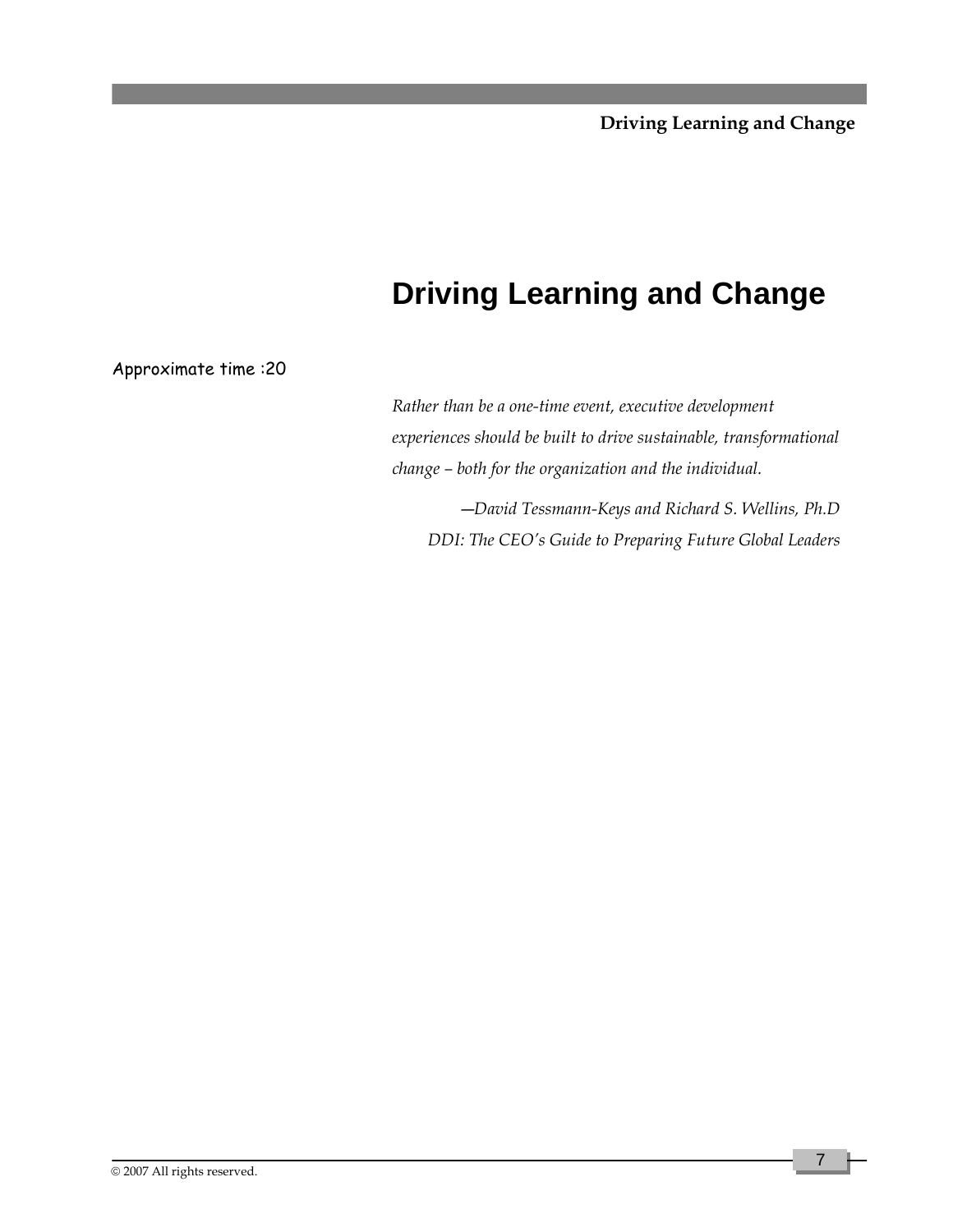### *Using Stories*

developmental tool for managers in China? First, we must respect the unique and positive aspects of Chinese culture that may influence how stories are "heard."

Note: Invite perspectives from the group

## ? How can stories be used as a **CULTURAL IMPLICATIONS**

The importance of "face" must be considered in constructing stories. While demonstrating collective wisdom or how mistakes were avoided may be stressed, it would be advisable to avoid exposing anyone's wrong deeds or actions.

To uphold the value of collectivism, stories should not cause anyone embarrassment or stress the accomplishments of one individual.

"Trust comes with understanding the world in the same way, accepting knowledge through internal and external cultural filters and from dealing with situational challenges via socially accepted actions. The repeat of this behaviour inspires confidence and order. Focusing on the understanding of knowledge management across cultures will facilitate knowledge sharing and innovation, smoothing the path towards learning and transferring knowledge across cultural boundaries." Jeremy Rucker, KnowledgeBoard.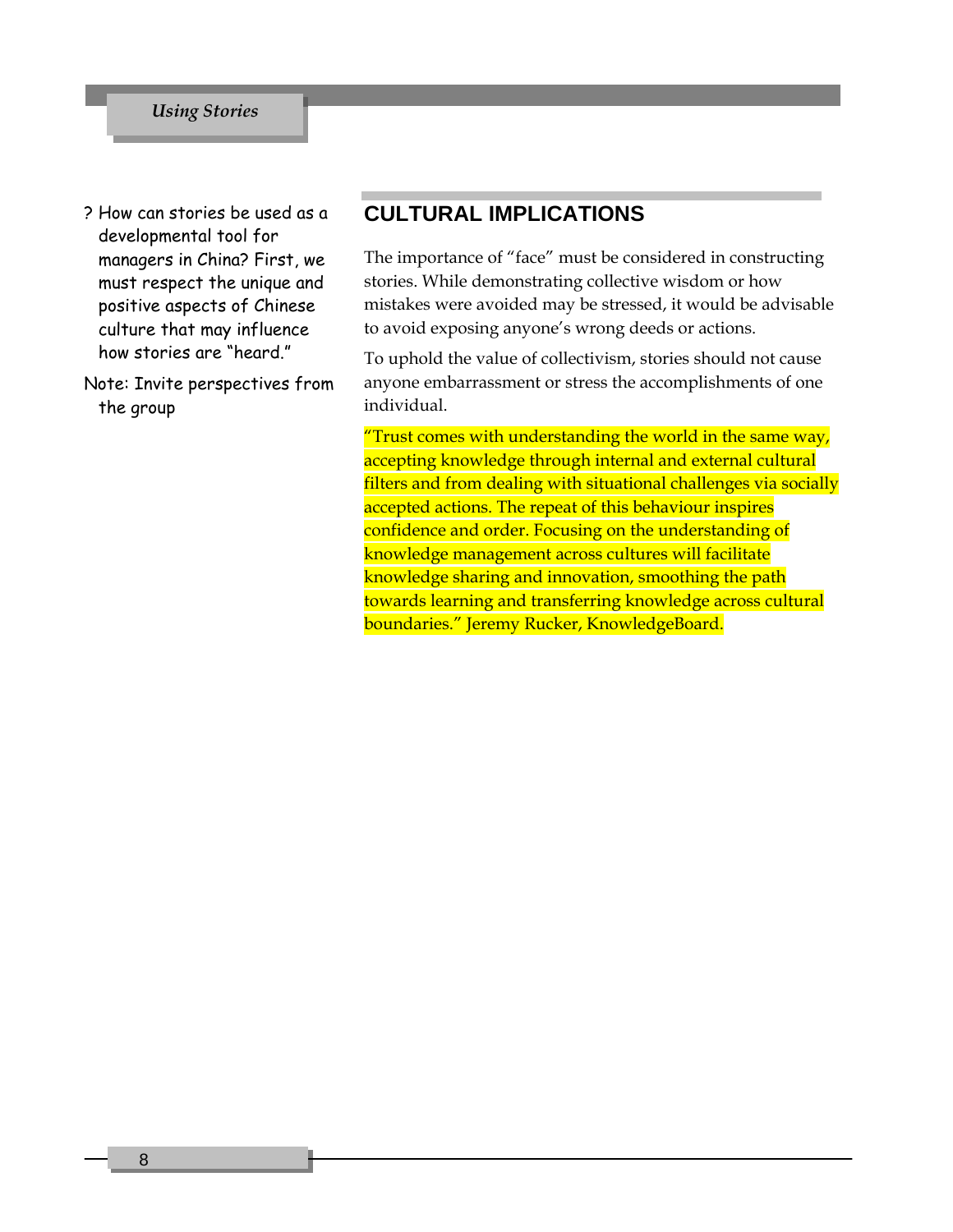

## **The Art and Craft of Storytelling**

Approximate time 1:30

*"…telling stories is a vital form of communication and a crucial process of expressing what we mean in a sensible manner and passing on that meaning to others. I think we have forgotten how important stories are to us and how good we are at using one of the first skills we developed as children."* 

> *—Jeff Gold, Senior Lecturer, School of Human Resource Management, Leeds Metropolitan University, Leeds, UK*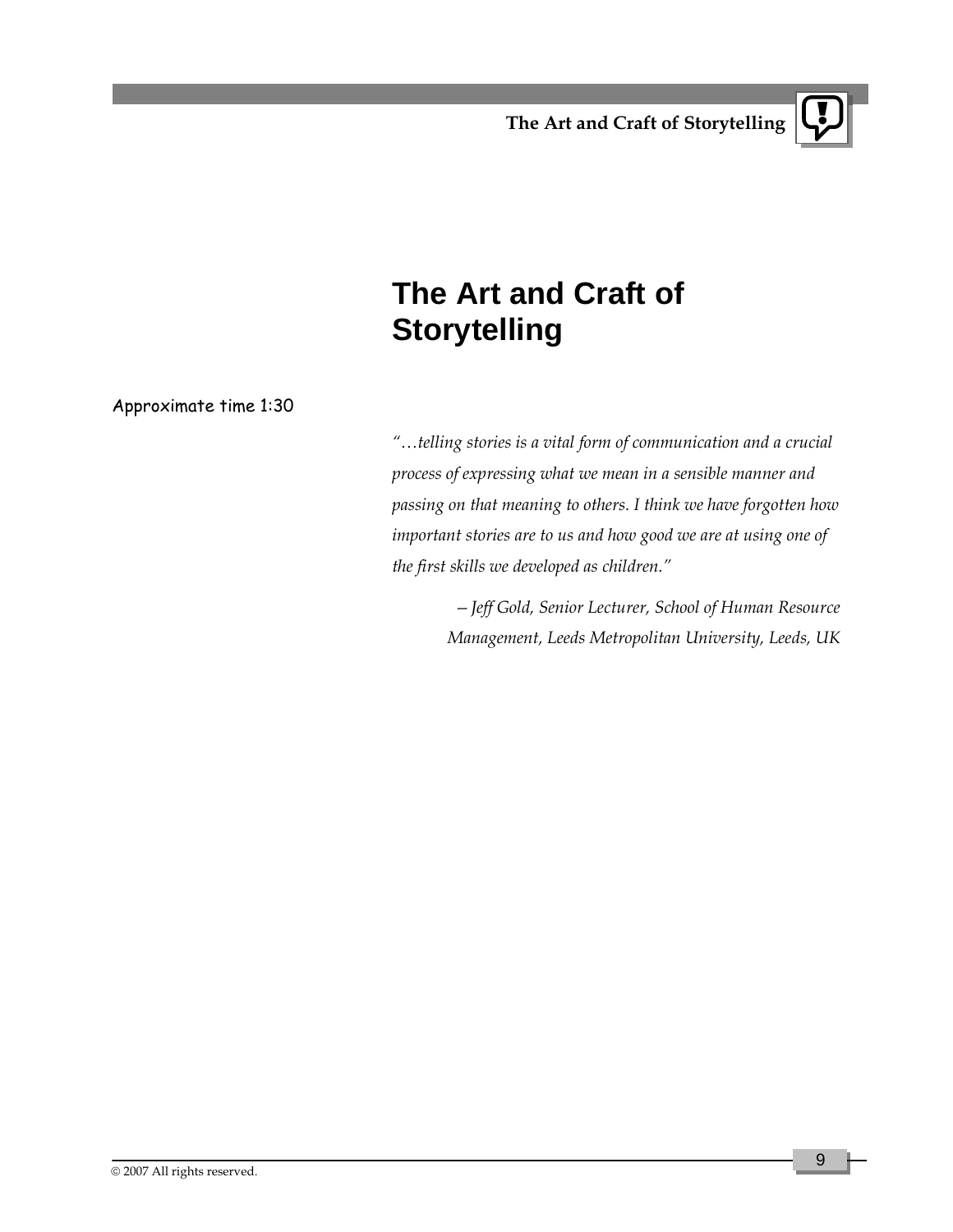## **POWER OF STORIES**

### **Purpose**

To experience the power and value of stories first hand

### **Instructions**

Listen to the stories the facilitators share. (Moss 1998.)

Read the following with feeling.

Two individuals in the same company have each hired employees into mid-level management positions.

The first individual welcomes the new managers at their orientation session by saying, "You have joined a great company and if you work hard and remember to make our customers and employees a priority, you will succeed. Happy customers and happy employees are your responsibility."

Debrief after first story:

? What do you think the new managers learned from this statement?

The second individual welcomes the new managers at their orientation session with a story. (read queen bee story)

Debrief after second story:

? What do you think the new managers in the second situation learned? How might this lesson affect the way in which they manage others?

? Which approach was likely to drive learning and insight? Why?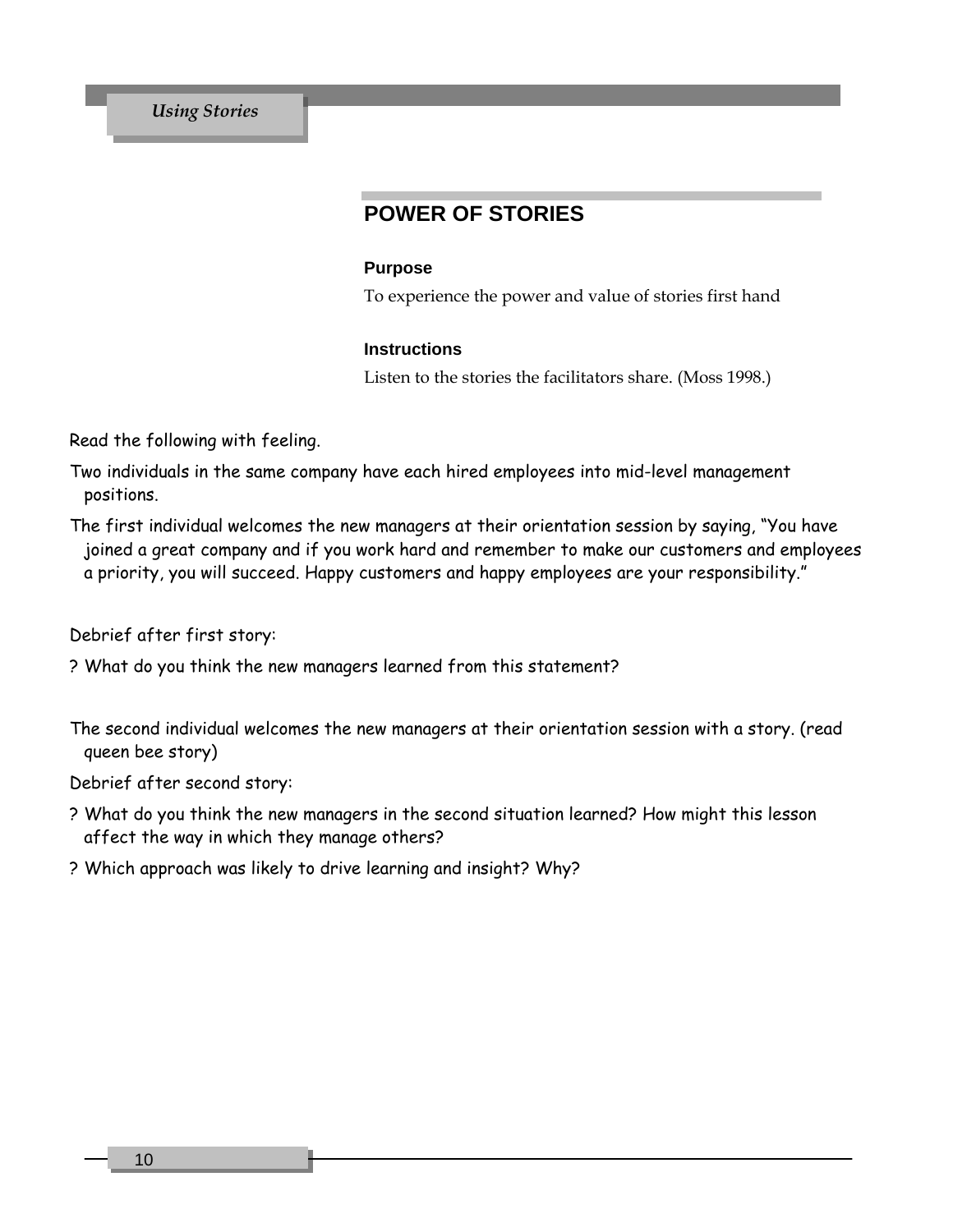

## **ORAL LEARNING TRADITION**

## **Purpose**

To examine lessons that can be learned from some Chinese proverbs

## **Instructions**

1. Work with your group to document the lesson each proverb is teaching. The proverbs are listed in the table that follows.

**establish a** 

**wisdom and** 

*C***hinese proverbs** 

**are admired for** 

**tradition of sharing** 

**their simplicity and** 

**wisdom and** 

**promoting learning** 

**with words**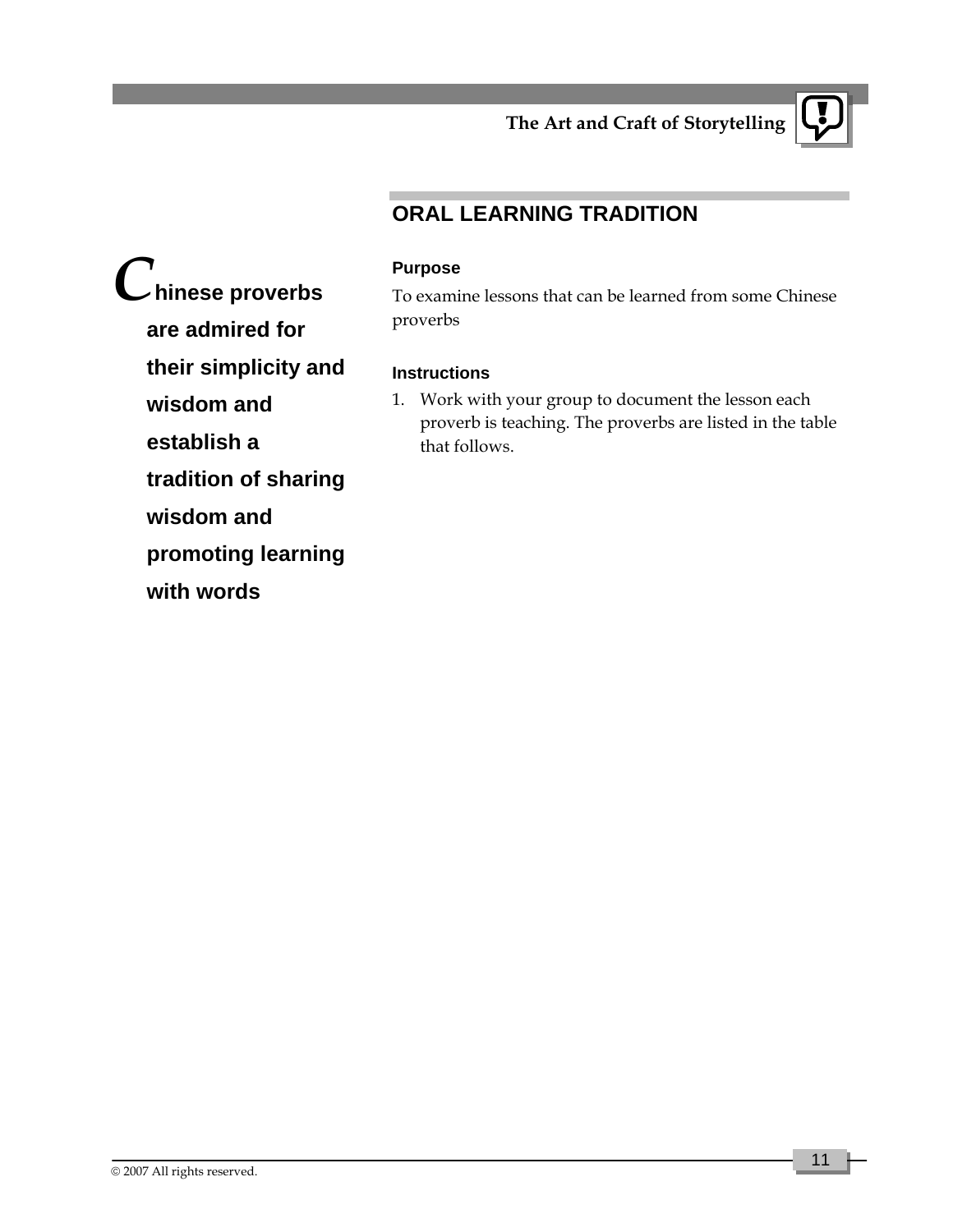| <b>Chinese Proverb</b><br>(translated to English)                                                   | Lesson<br>(meaning)                                                                                                                                                                                                                                                                                                                                                                                              |
|-----------------------------------------------------------------------------------------------------|------------------------------------------------------------------------------------------------------------------------------------------------------------------------------------------------------------------------------------------------------------------------------------------------------------------------------------------------------------------------------------------------------------------|
| Like ants gnawing at a bone.                                                                        | A task may be overwhelmingly big, but by approaching it bit by<br>bit with perseverance, you'll succeed.                                                                                                                                                                                                                                                                                                         |
| To cultivate trees, you need 10<br>years. To cultivate people, you<br>need 100 years.               | It takes a long time to produce a generation of educated and<br>competent people/employees                                                                                                                                                                                                                                                                                                                       |
| Learning without reasoning<br>leads to confusion; thinking<br>without learning is wasted<br>effort. | This is perhaps the most quoted saying on learning by Confucius.<br>Confucius said that if you only learn (spoon-feeding) without<br>thinking over what you had learned, then you have learned<br>nothing. (Spoon-feeding leads only to regurgitation of<br>undigested knowledge.) On the other hand, if you do "idle-<br>thinking " without the basis of solid facts from learning, you will<br>end up nowhere. |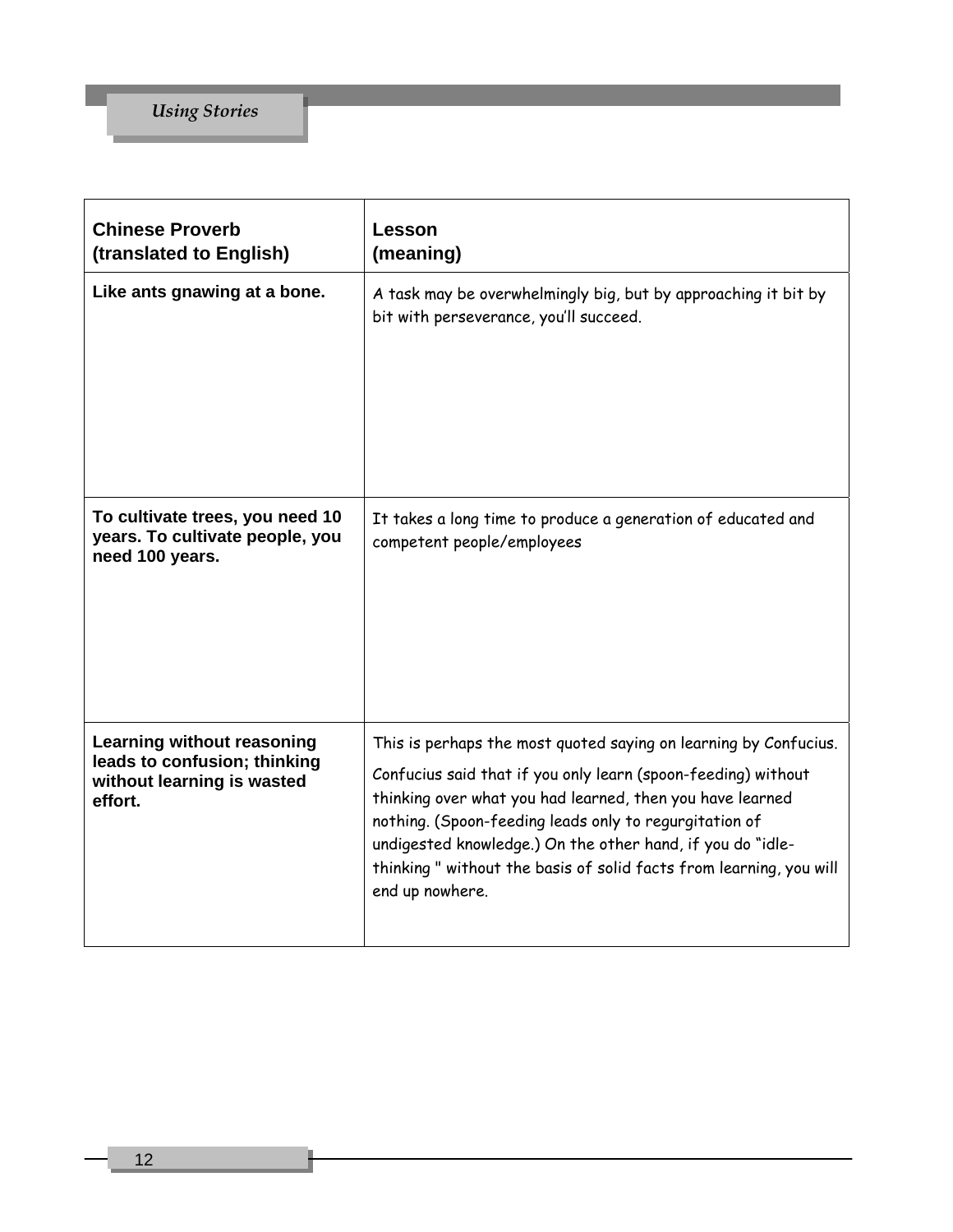

## **USE OF STORYTELLING IN CHINA**

According to Vibeke Bordahl<sup>[1](#page-13-0)</sup>, in the article, "Chinese" Storytelling: The interplay of traditions," storytelling as a professional genre dates back more than a thousand years in Chinese society. The art of storytelling has always had a significant impact on the daily life of the Chinese, communicating culture and knowledge in an entertaining and simple way. (Bordahl 2007)

Whether in the form of a proverb or a story, important lessons are commonly conveyed in an oral fashion in China.

Bordahl asserts, "The transformation of Chinese society at the end of the twentieth century is reflected in fundamental changes in the areas of human communication and performance. It remains to be seen if the modern lifestyle and new information technology will further speed up the demise of the age-old genres of oral entertainment in China, or whether the new conditions may bring about a renaissance." (Bordahl 2007 pg 1)

- ! Whether in the form of a proverb or a story, important lessons are commonly conveyed in an oral fashion in China.
- ! Vibeke Bordahl, a researcher in the field of humanities has studied the art of storytelling in China. He observes that the transformations taking place in Chinese society may speed up the demise of this ancient tradition, or if new information technology, for example, may drive resurgence.
- <span id="page-13-0"></span>? What are your thoughts?

<u>.</u>

<sup>1</sup> Vibeke Bordahl is a senior researcher at the Danish Institute of Advanced Studies in the Humanities, and an affiliated researcher at the Nordic Institute of Asian Studies.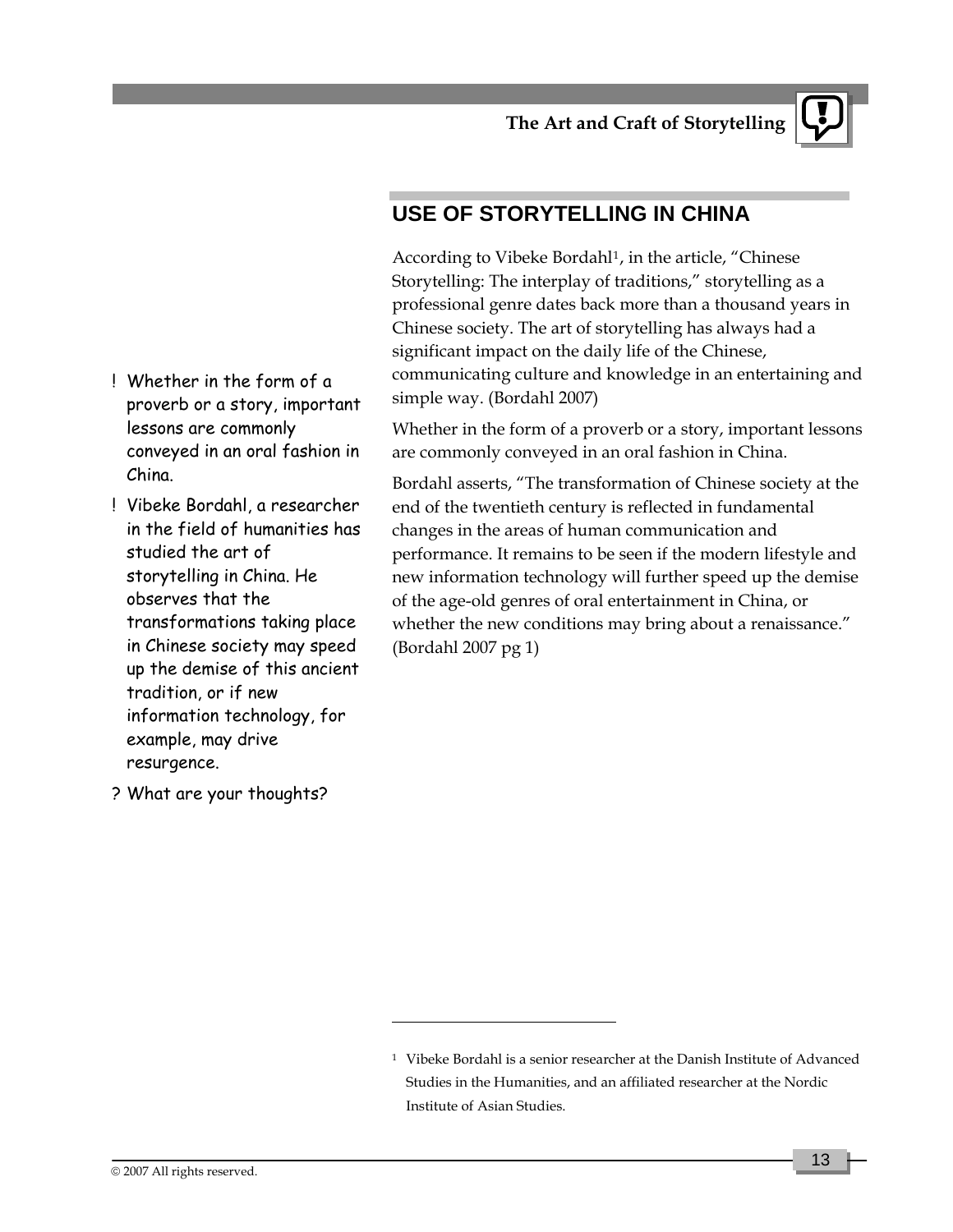## **ONCE UPON A TIME…**

**…***t***he most effective lessons are often couched in good stories…** 

> *─Warren Bennis, Harvard Business Review*

Stories are an effective tool to convey information and meaning. An effective narration helps us learn new facts and how to integrate them into our lives. Storytelling has become a powerful knowledge management tool in today's organizations. Companies that have embraced storytelling have found they actively engage and inspire employees and involve them in a process of daily learning in a unique approach that cannot be replicated with methods that are more traditional.

Storytelling is an age-old vehicle for exchanging information and generating understanding. From early childhood through adulthood, stories are a vital means of learning. According to Steve Denning, noted author and former program director, Knowledge Management, at the World Bank, a primary purpose for using storytelling in organizations is individual growth. (Denning 2000)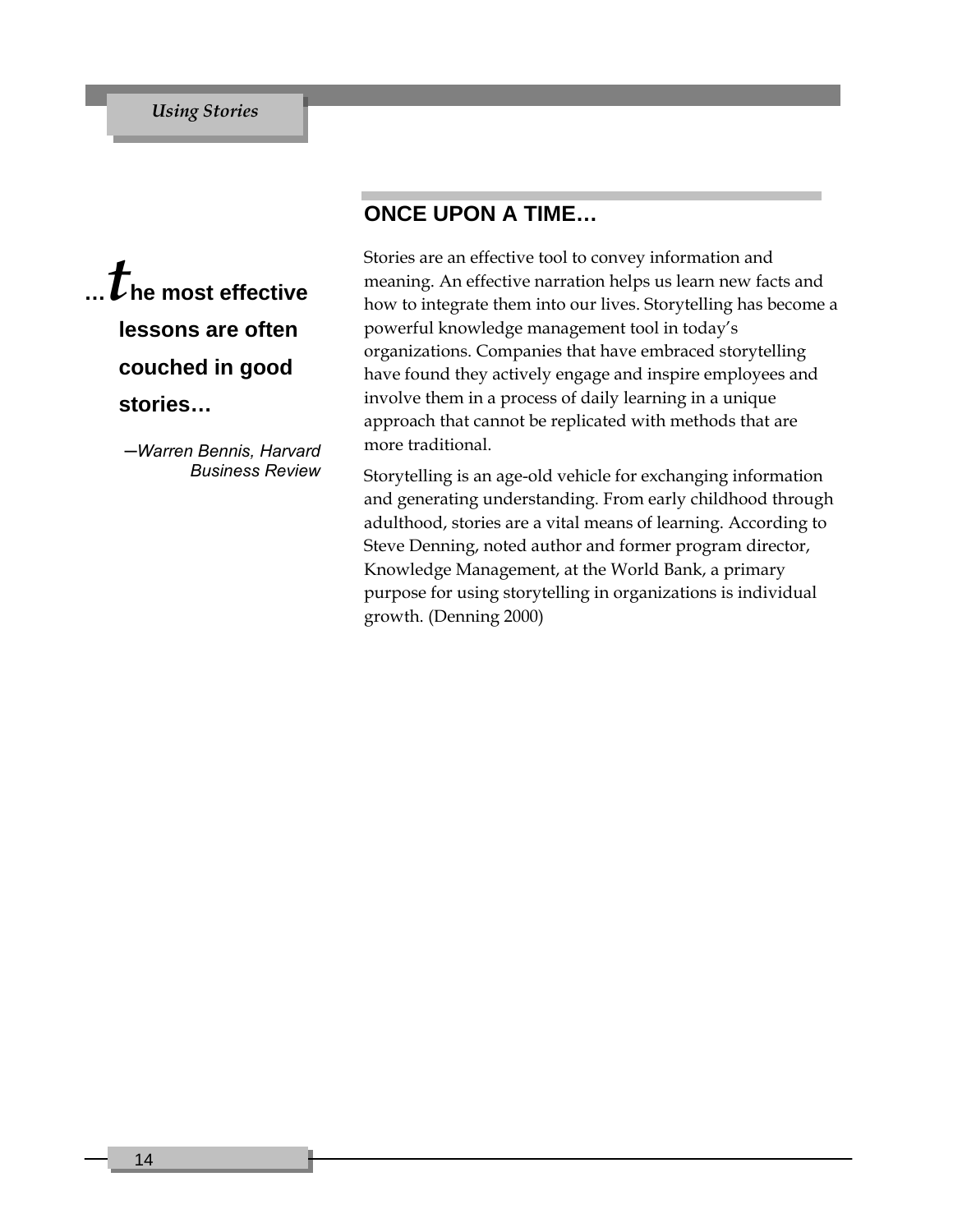

## **POWER OF STORIES**

Stories are the foundation for how we communicate. They enable us to make a personal connection to content on a deeper and more meaningful level than a list of facts can. One powerful way to promote leadership development is to accumulate and share stories.

The National Health Service's Knowledge Management initiative realized that among the many benefits of storytelling are:

- Stories communicate ideas holistically and so they are an excellent way of communicating complicated ideas and concepts in an easy-to-understand form
- Storytelling provides the context in which knowledge arises as well as the knowledge itself, and hence can increase the likelihood of accurate and meaningful knowledge transfer.
- Stories are an excellent vehicle for learning, as true learning requires interest, which abstract principles and impersonal procedures rarely provide
- Stories can provide a "living, breathing" example of how to do something and why it works rather than telling people *what* to do, hence people are more open to their lessons
- Stories often lead to direct action—they can help to close the "knowing-doing gap" (the difference between knowing how to do something and actually doing it)
- Stories can nurture a sense of community and help to build relationships

(Denning 2005 pg 1)

*s***ometime reality is too complex. Stories give it form.** 

> *─[Jean Luc Godard,](http://www.carleton.edu/curricular/MEDA/classes/media110/Friesema/intro.html) French Film Maker*

- ! An effective narration helps us learn new facts and how to integrate them into our lives. According to Steve Denning a former program director of Knowledge Management at the World Bank, a primary purpose for using storytelling in organizations is individual growth.
- ? Which of these benefits do you think corporations in China are likely to experience if they adopt storytelling for leadership development and why?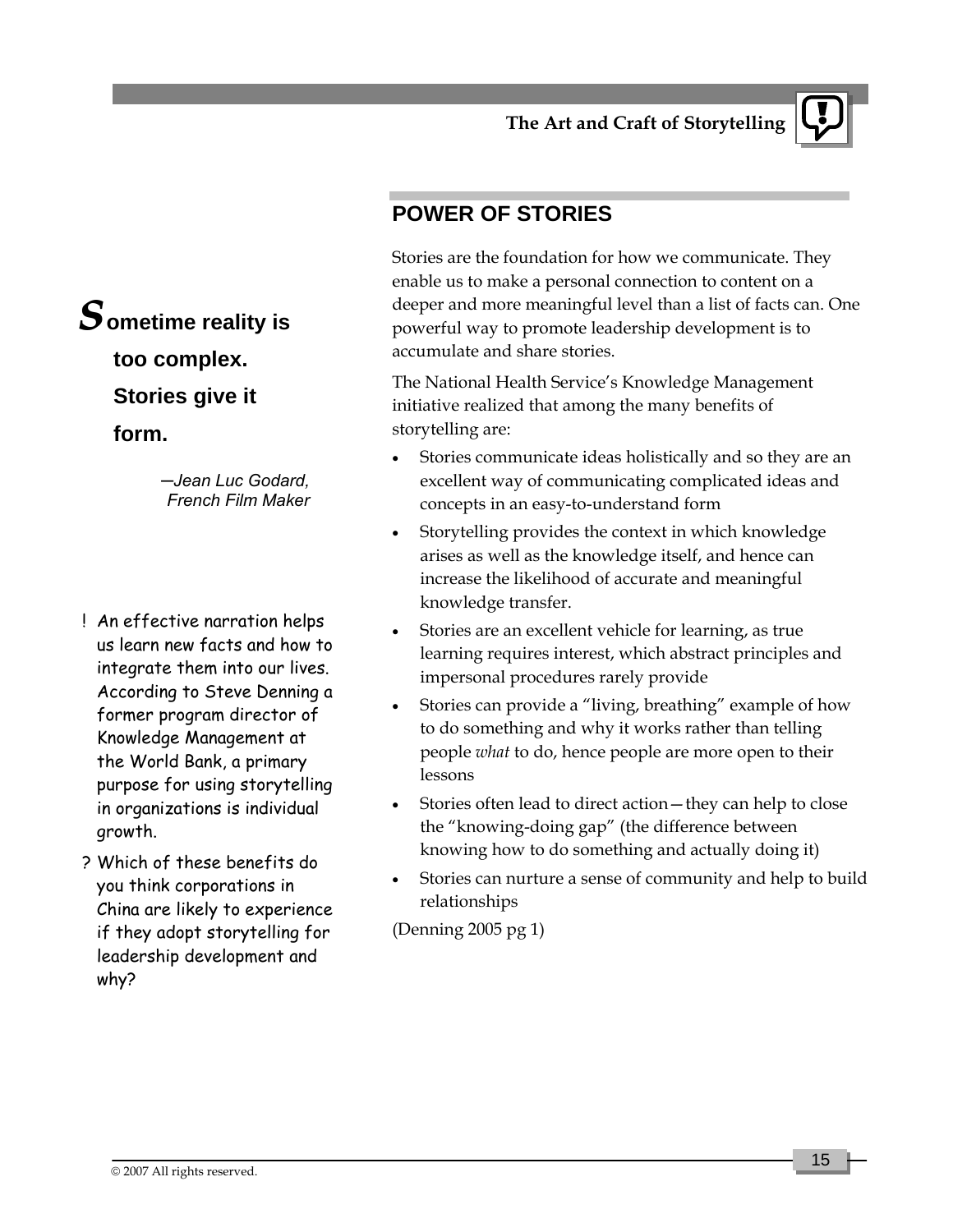## *Using Stories*

Larry Todd Wilson and Matt Loeb identify four of situations in which storytelling can be particularly beneficial in organizations:

- New or unexpected situations—Are you working in an unfamiliar situation and could benefit from the stories and lessons learned of others who have already "been there"? Have you discovered a better way of doing something?
- Situations that require feelings as well as thoughts—Do you need to facilitate acceptance of a new person into a group and also show them "how things are done around here"? Do you need to persuade someone of something?
- Complex situations—Are you dealing with a situation that involves many aspects or variables? Do you need to help others to bridge a gap between theory and practice?
- Situations in which you need to help people understand "why"—Do you need to capture lessons learned, and to help people understand why something did or didn't work out as planned?

(Wilson, Larry Todd and Matt Loeb 2002)

**elf-knowledge is the root of all great storytelling.** 

*—Robert McKee*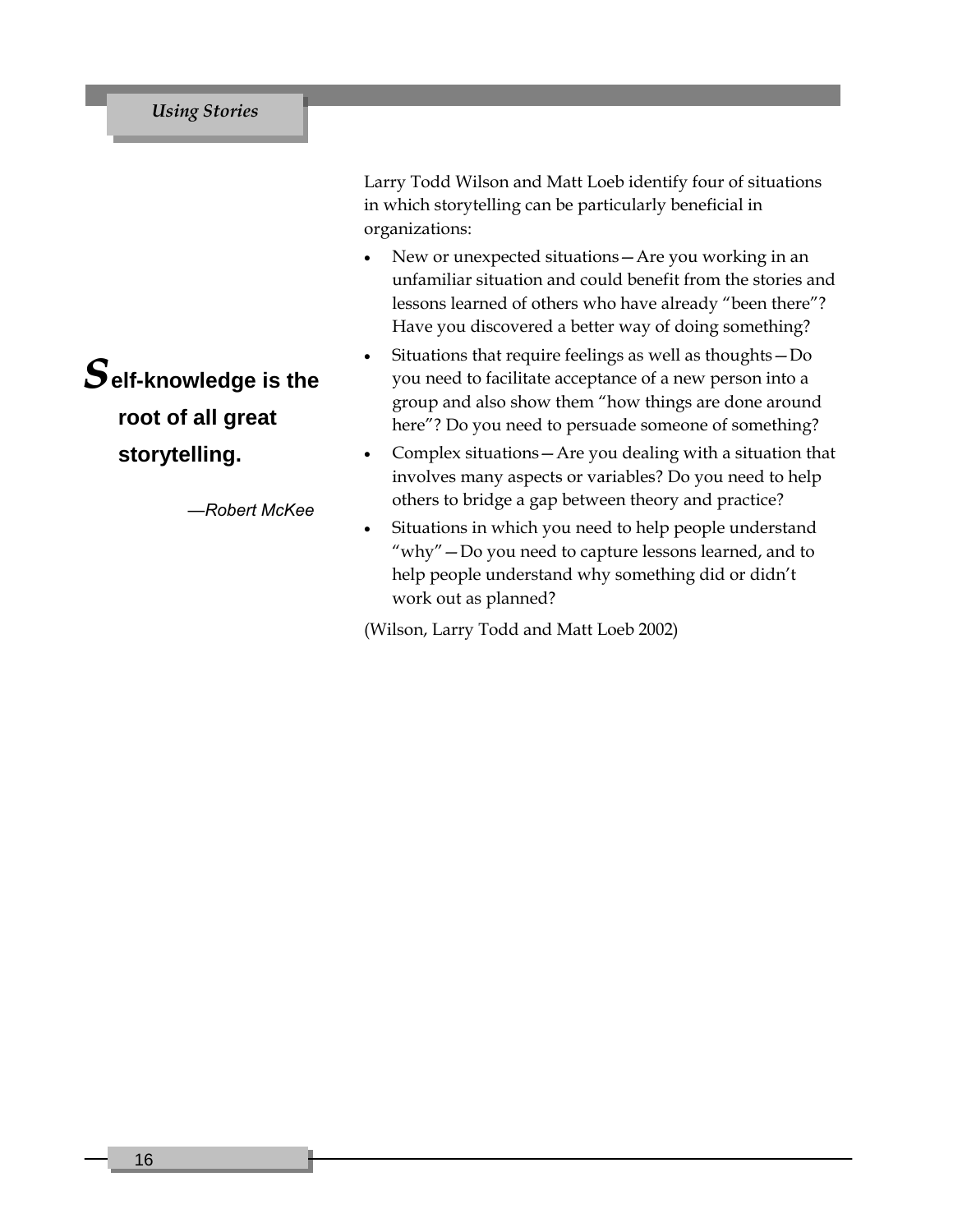

## **RBC Financial Group**

RBC has 70,000 employees serving 15 million clients through offices in North America and 34 countries. RBC offers a full range of financial products and personal and commercial banking services, wealth management services, insurance, corporate and investment banking and transactions processing services on a global basis.

Elisabetta Bigsby, Senior Executive Vice President of Human Resources and Public Affairs at RBC Financial Group, has taken leadership training beyond the usual courses designed around competencies. RBC has developed a program, led by top management, to teach leadership through stories. (Reality HR 2004)

In a recent interview with HR.com, Bigsby shared, "About four years ago we re-visited how to assist the development of leadership capabilities. We had become somewhat distanced from the typical, more or less academic approaches to leadership development and wondered whether a more integrated approach was possible. We wanted to do something based on who we are, on what our successful leaders have experienced, and to draw on the lessons they learned in the course of becoming leaders. We thought the direct involvement of our leaders would have a lot more impact than any external intervention." (Reality HR 2004 pg 1)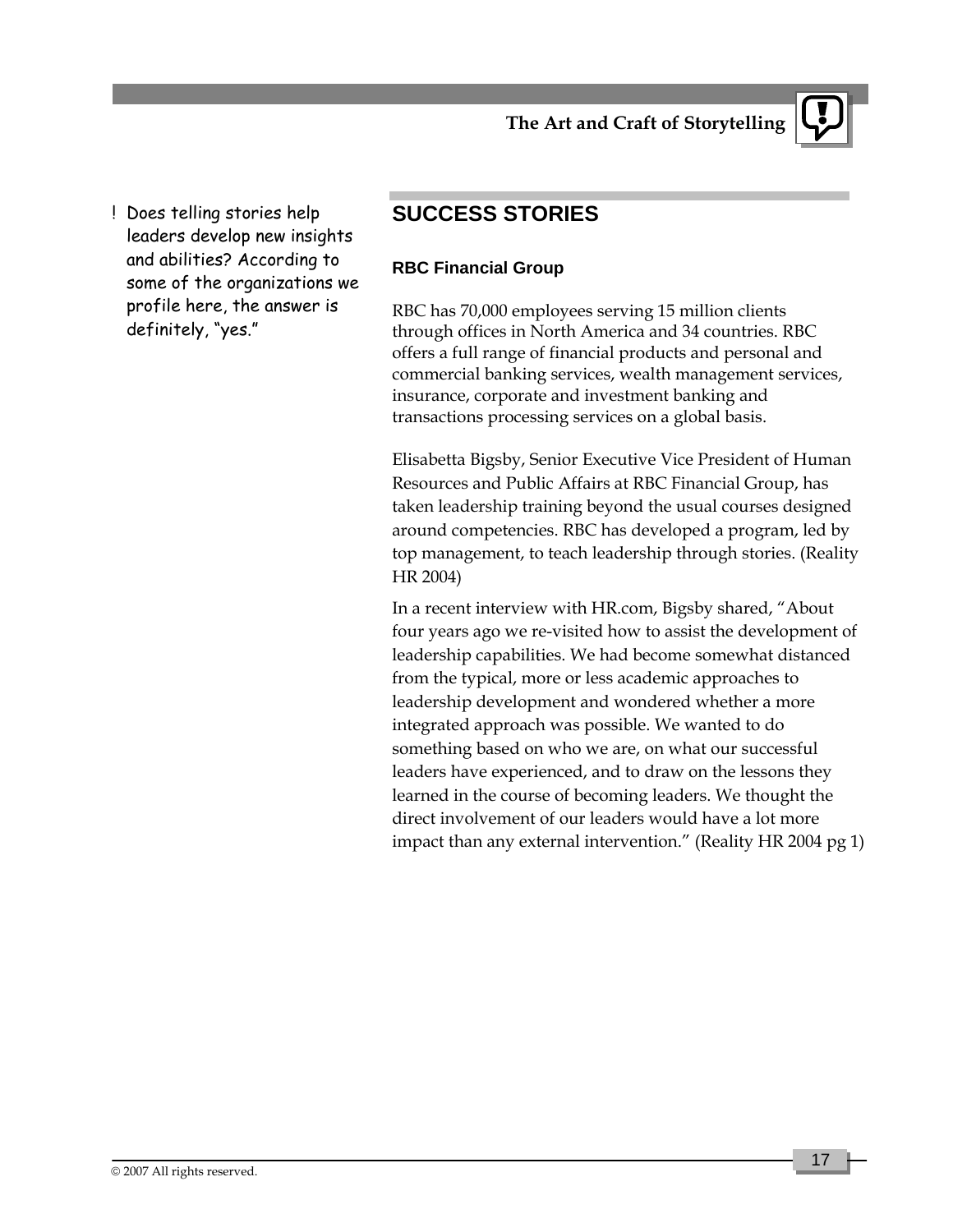$\boldsymbol{\mathcal{I}}$ n the beginning,

**leadership theory was very much rooted in storytelling. Shakespeare told us stories in theatrical form of leaders, their behaviors, traits, styles, and situations before leadership theory** 

**was born.** 

She further explained, "We asked our senior leaders to conduct day-and-a-half sessions with leaders one level below them. In these sessions, the leaders shared their formative experiences: telling stories, discussing the stories and discussing people's reactions to the stories. The story became an opportunity to discuss what our leaders had learned over their career. That's what stories are, a way to share lessons. They involve the audience in an attempt to learn the moral of the story and to understand the characteristics of successful leadership. The characteristics became the seeds for additional discussions." (Reality HR 2004 pg 1)

 "Typically a program starts with participants stating what they think leadership is. Then there are two initial stories and discussions about the story and how it applies. There are comments like, "I'm surprised by the fact that you said...", or "Could you expand on..." and "I'm particularly interested in..." The initial stories are not the work stories, they are light ones along the lines of, "What I remember in growing up is..." In the second part of the day there are two work-related stories and again work by the participants to understand the story, to ask questions about the story, and to interpret it. (Reality HR 2004 pg 1)

In the second half-day the CEO visits so that the participants who have reflected upon leadership have a chance to discuss their evolving ideas. The last segment gets participants to ask, "What am I going to do about my own leadership?" (Reality HR 2004 pg 1)

In response to HR.com's question, What evidence do you have that this program is working?, Bigsby shared, "We have several forms of evidence. The transfer of knowledge is obvious and the ability of people from different business segments to connect and generate solutions is much more rapid. If one goes back two or three years, the questions were much less sophisticated. People now are clearly on a much different level in terms of how to form alliances to go and do something with someone else." (Reality HR 2004 pg 1)

*─David Boje*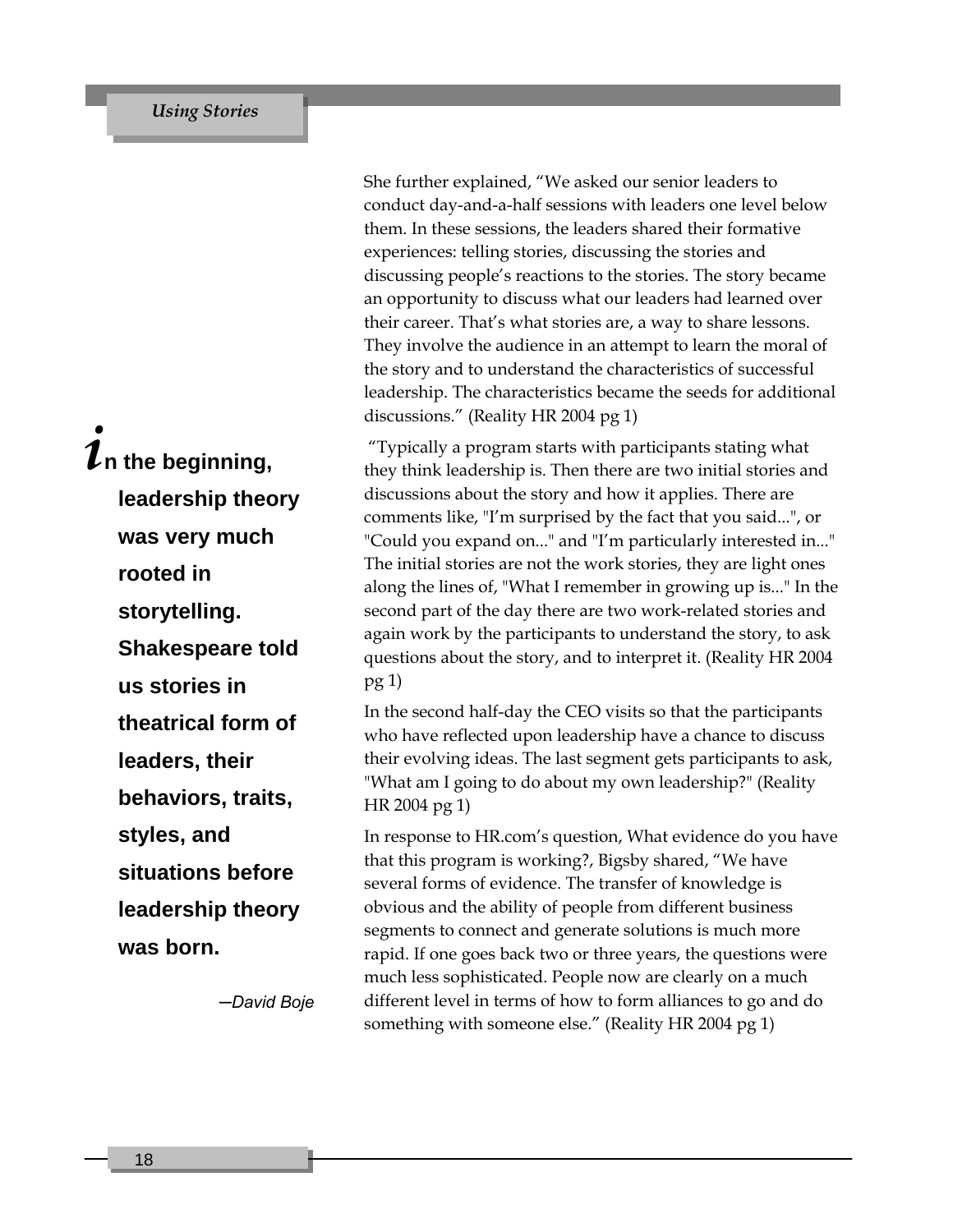## **Corning Inc.**

Corning Incorporated is the world leader in specialty glass and ceramics. Drawing on more than 150 years of materials science and process engineering knowledge, Corning creates and makes keystone components that enable high-technology systems for consumer electronics, mobile emissions control, telecommunications and life sciences. Their products include glass substrates for LCD televisions, computer monitors and laptops; ceramic substrates and filters for mobile emission control systems; optical fiber, cable, hardware & equipment for telecommunications networks; optical biosensors for drug discovery; and other advanced optics and specialty glass solutions for a number of industries including semiconductor, aerospace, defense, astronomy and metrology. Corning operates in many companies, worldwide, including China.

Corning is known for its technology-based innovation and credits story telling as a practice driving their success in this area. Their practice of collective self-examination provides a mechanism for transferring shared memories from generation to generation. Corning translates key knowledge, experience and perspective into new products and innovation through storytelling as well as knowledge management systems. Story telling and oral histories preserve the lessons learned from even failed efforts. (Carter L, Ulrich D and Goldsmith M. Best 2005)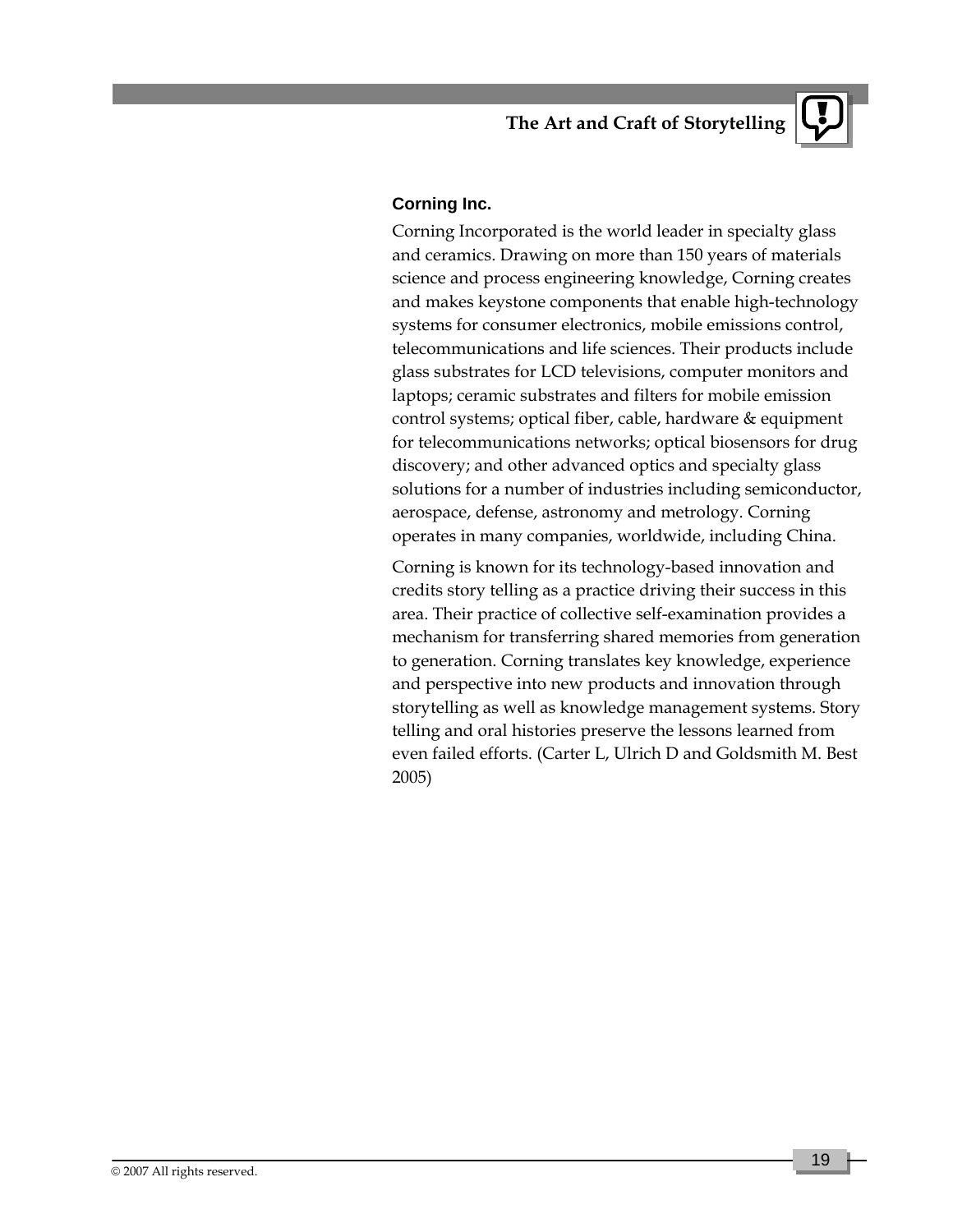**Realizing the power** ! Effective storytelling is much more than relaying something that happened. It requires crafting a message to convey information, aid meaning and knowledge transfer, and inspire others.

## **GE Capital**

GE Capital, now known as GE Commercial Finance, was one of the fastest growing financial services companies in the world in the late 1990s. GE Commercial Finance plays a key role for client businesses in over 35 countries including China. The industries served include healthcare, manufacturing, fleet management, communications, construction, energy, aviation, infrastructure and equipment, as well as many others.

With the fast pace of their global expansion, the company was concerned with maintaining one of their competitive strengths, leadership talent. They launched a global leadership development initiative that included the use of storytelling. Their belief was that stories lend themselves to retention of information and as such would be a vital tool for learning. (Carter L, Ulrich D and Goldsmith M. Best 2005)

Effective storytelling is much more than relaying something that happened. It requires crafting a message to convey information, aid meaning and knowledge transfer, and inspire others. Stories can be used to convey the organizational messages each manager needs to embrace, learn from, and pass on to others.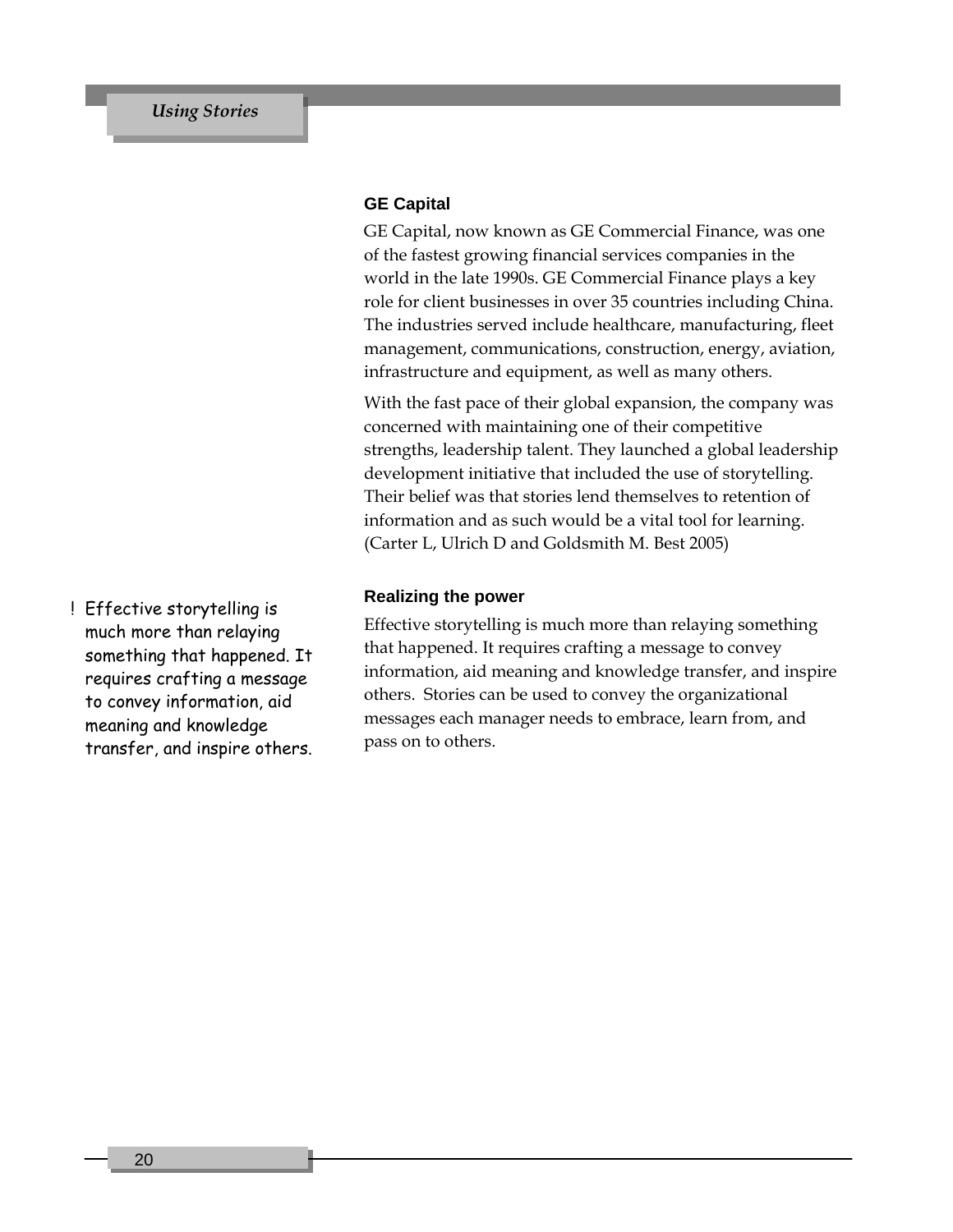

! To demonstrate a more informal approach to story telling, we'll each tell a personal story using the framework outlined here.

Tell the stories.

! Let's see if you can craft stories to convey information, transfer knowledge, and inspire other.

Note: Describe the activity, and then divide participants into groups of three.

Allow groups 40 minutes for the activity.

Debrief:

? What was the experience of telling and hearing stories like?

Reinforce honoring cultural tenants for storytelling to be successful.

## **Purpose**

To practice using stories to promote learning about leadership

## **Instructions**

- 1. Consider a personal experience you have had that influenced your thinking about leadership
- 2. Use the Story Spine to prepare to tell your story to your group. **You will have ten minutes to prepare. Your story should only last five minutes.**
- 3. Take turns sharing your stories. While one person is the storyteller, the others act as guides.
	- Whenever the guide hears something that s/he wants to know more of s/he says, "*Expand on* the (blank)".
	- The storyteller then describes, in as much detail as possible, that element of the story.
	- − When the guide is satisfied, s/he says, "*go on*" and the storyteller should continue with the next part of the story.

*—Continued*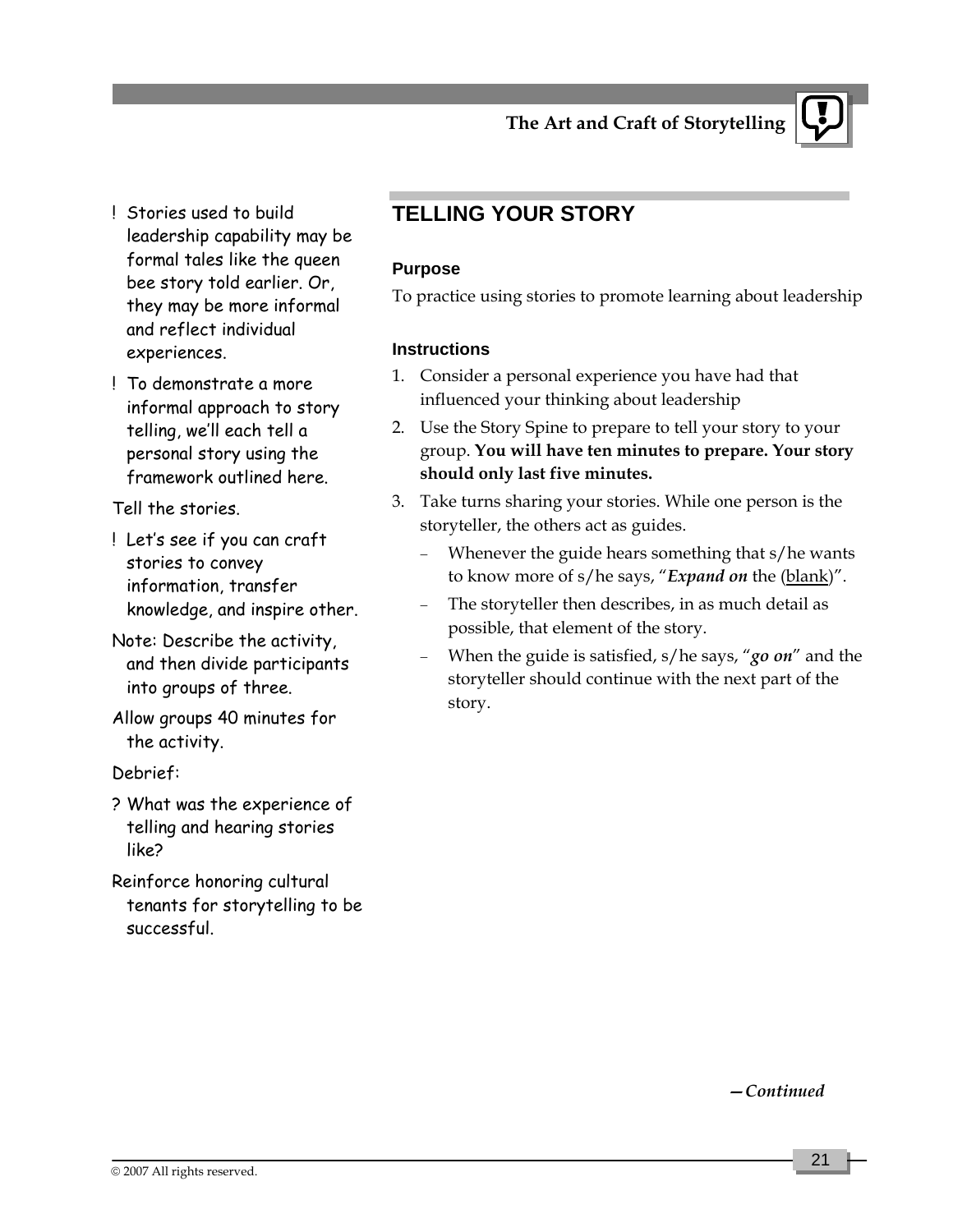#### **The Story Spine**

The Story Spine is a template originally created by Kenn Adams, a playwright and improvisational actor, to help actors and writers create effective stories. (Kat Koppett and Matthew Richter 2001)

The flow of a story is very important. While many of us know a good story when we hear it, few of us can build a good story without some assistance. This template can help us create well-built narratives.

Begin each sentence or part of the story with the following…

#### "**Once…**"

• This is the introduction to the setting and characters in the story. It gives listeners the context and sets the stage.

#### "**Everyday…**"

The platform continues and develops.

#### "**But one day…**"

• This is the catalyst. Or the reason that the story is being told.

"**Because of that…**" (Repeat as needed)

• This is the heart of the story. The consequences that follow from the catalyst. Each event leads to another event building suspense and tension.

#### "**Until finally…**"

• Here is the climax. The moment for which we all listen eagerly.

#### "**And ever since then…**"

This is the resolution or the conclusion.